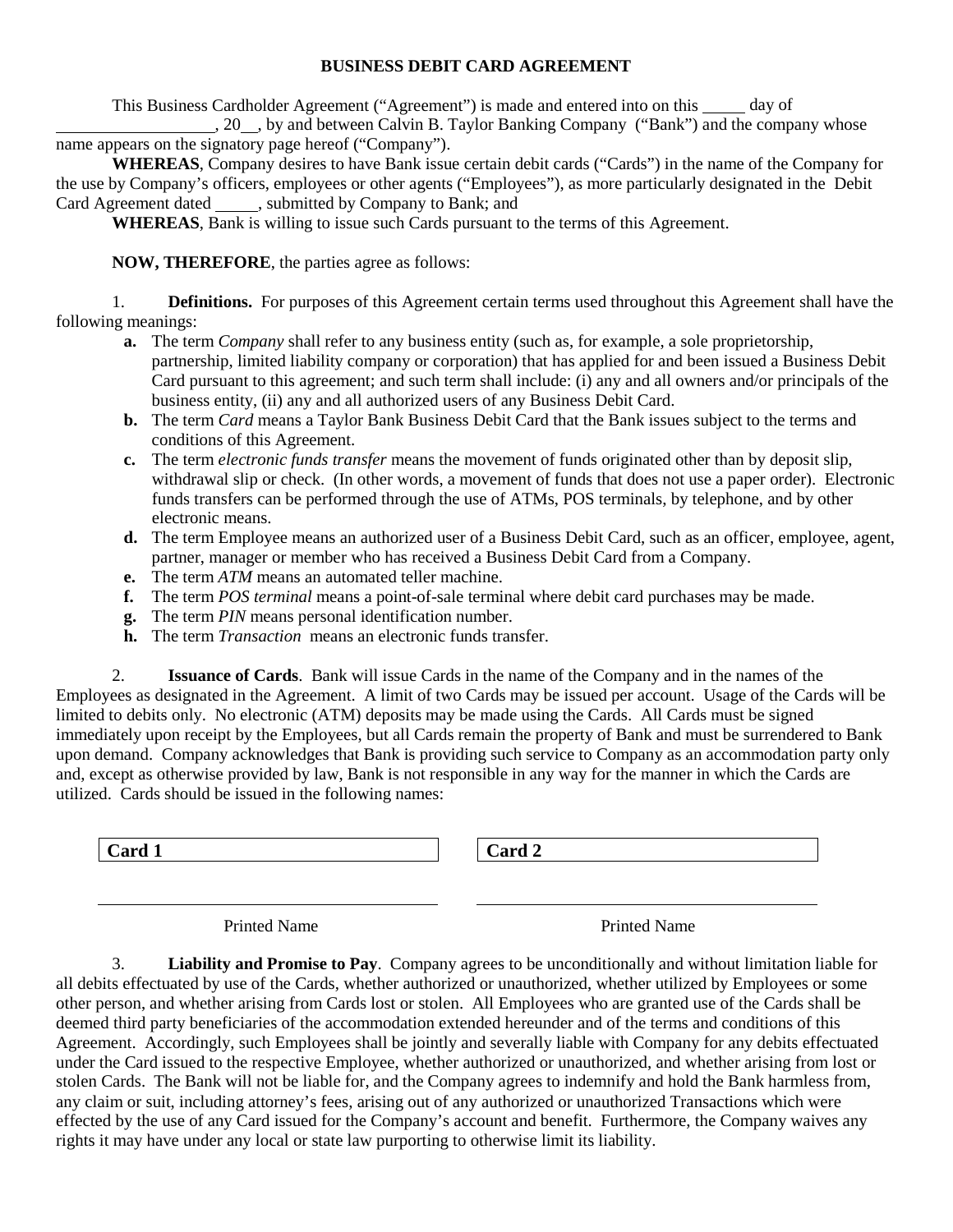The Bank will not be responsible if a Transaction cannot be completed for reasons which shall include, but shall not be limited to the following:

- a. If through no fault of the Bank, there is not enough money in the Company account to make the transfer or withdrawal.
- b. If the ATM was not working properly.
- c. If the transfer or withdrawal consists of money the Bank is required by law to pay to or hold for a third party.
- d. If circumstances beyond the Bank's control (such as loss of communication, fire or flood) prevent the transfer, withdrawal, or payment, despite reasonable precautions that the Bank has taken.
- e. If the ATM does not contain sufficient cash to process the Transaction.

In no event will the Bank be liable for special, incidental or consequential damages. Please note that Business Debit Card Transactions are not subject to any of the consumers' protections afforded under federal Electronic Funds Transfer Act (Regulation E).

In the event of a lost Card or of unauthorized use of a Card, Bank should be notified by either calling 410-641-1700 or writing Bank at PO Box 5, Berlin, MD. 21811.

4. **Security Measures**. In an effort to better protect Company and Employees from lost Cards or unauthorized use of the Cards, Bank requires that Employees each have a Personal Identification Number (PIN). Company and Employees acknowledge that use of a PIN provides them a commercially reasonable degree of protection in light of their particular needs and circumstances, and represent that each PIN shall be afforded the highest level of security by Company and Employees and shall be known only to those persons who are on a "need to know" basis. Bank assumes no duty to discover any breach of security by Company or Employees or the unauthorized disclosures or use of a PIN.

5. **Limitations on Debit Card Use.** The daily withdrawal limit at participating ATMs and the daily purchase limits, as well as the daily total of all combined purchases and cash withdrawals are provided for by the Company as set forth per Agreement and may be revised by the Company from time to time on forms provided by the Bank. These daily limits are applicable to all debit transactions made by Employees using Cards during any **calendar** day . The amounts of the debit transactions are limited to the available balance in the Company checking account.

6. **Statements and Disputed Debits**. Each month Company will receive an account statement ("Monthly Statement") showing, among other things, all debits made by use of the Cards. Disputes regarding any Card debits shall be communicated in writing to Bank at the address indicated in Paragraph 7. Communications shall include the Cardholder and Company's names, the dollar amount of any dispute or suspected error, the reference number and description of the dispute in error. Any communication regarding a dispute or suspected error must be received by Bank within **thirty (30)** days of the date of the Monthly Statement on which the dispute or incorrect debit first appeared. If Bank receives timely notice of any disputed debit, it shall initiate a provisional chargeback to the appropriate account and shall thereupon seek to resolve all documented chargeback requests within ninety (90) days of the date of receipt of such request.

7. **Notice and Communication**. All notices, requests and other communications provided for hereunder must be directed to the other party at the respective addresses indicated below and, unless otherwise specified herein, must be in writing, postage prepaid or hand-delivered or delivered by telecopy. Either party may, by written notice to the other, change its address indicated below.

|            | Calvin B. Taylor Bank        |
|------------|------------------------------|
|            | PO Box 5                     |
|            | Berlin, Maryland 21811       |
|            | Email: taylor@taylorbank.com |
| Attention: | Fax: 410-641-0543            |
| Telephone: |                              |
| Email:     |                              |
| Fax:       |                              |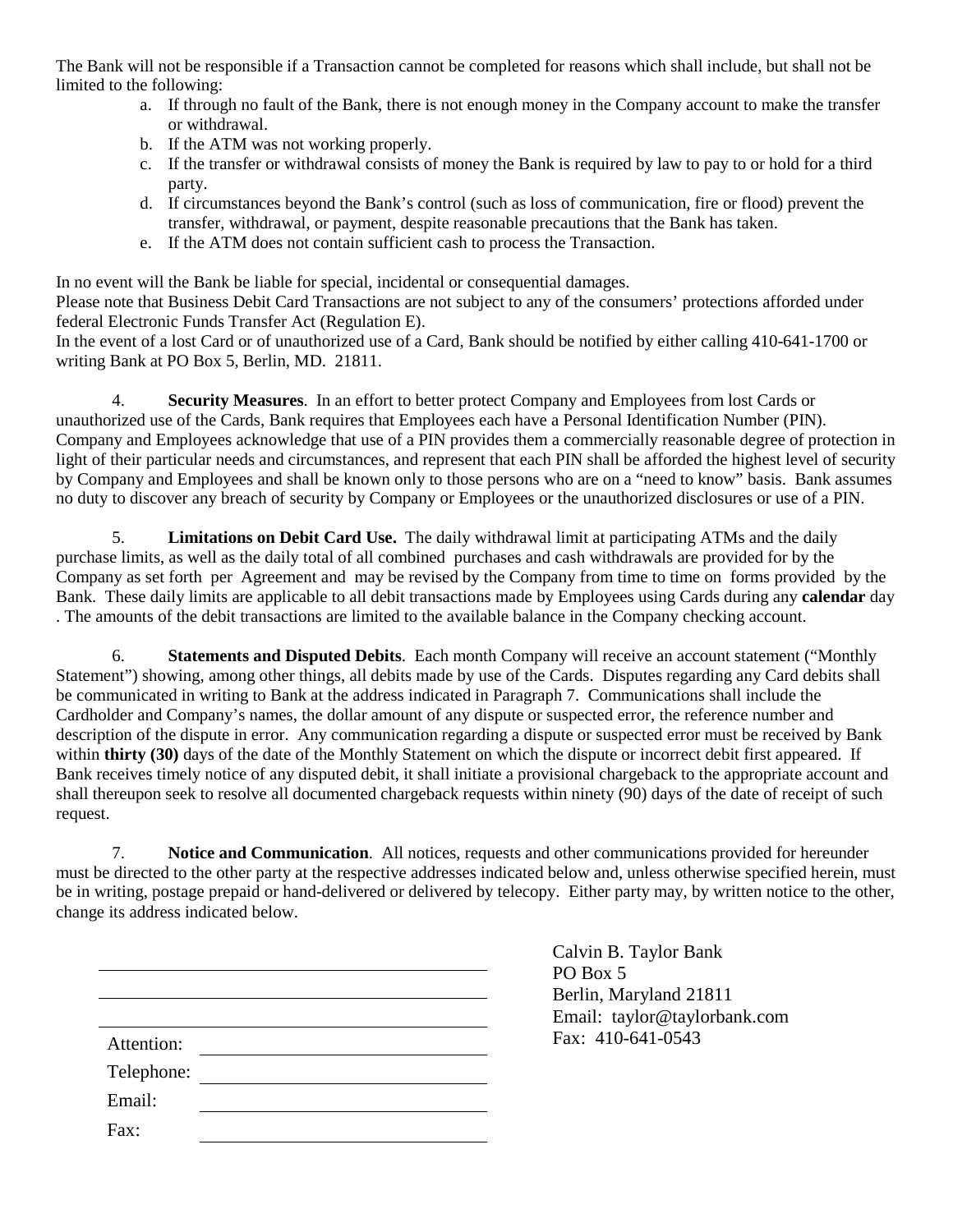8. **Information Deemed Confidential**. Bank agrees that it will maintain all data relative to Company's accounts as confidential information and will exercise the same standard of care and security to protect such information as Bank uses to protect its own confidential information. Bank agrees to use such data exclusively for the providing of services to Company and Employees hereunder and not to release such information to any another party, except as may be required by law.

 9 **Use of Cards**. Company represents and warrants, on behalf of itself and its Employees, that the Cards will only be used for business purposes.

10. **Cancel, Lost or Stolen Cards**. The Company may cancel a Card at any time for any reason. The Company should notify the Bank of its intention to cancel a Card. Once canceled, the Card should be cut in half and disposed of in a safe manner. If any Card is believed to be lost or stolen or in the possession of an unauthorized person, the Company must immediately notify the Bank of that fact and the Bank will deactivate the Card. The Company must notify the Bank by contacting its local branch, calling **410-641-1700** or by sending written notice to the Bank at the Address specified in Paragraph 7. Until the Bank is notified of a canceled, lost or stolen Card and has a reasonable time to respond, which the parties agree shall be no less than one business day following the notice, the Company agrees that it will be liable for the full amount of all Transactions involving the use of a Company Card.

11. **Termination**. The use of any Card or all Cards may be suspended or terminated by Bank any time without prior notice and without assigning any reason for such termination. The Account Owner may terminate the use of any or all the Cards issued on the application by giving Bank written notice. If the use of any Card is suspended or terminated, the Cardholder must immediately cease to use that Card or the Card Particulars of that Card. The termination of the use of any Card shall not affect this Agreement which shall continue to subsist with full force and effect with respect to any and all other Cards issued on the application of the Account Owner. Bank shall have the right, at its sole discretion, to terminate Company's privileges hereunder.

 12. **Return of Cards**. All Cards shall be deemed canceled effective upon termination of this Agreement and Company shall instruct the Employees to cut in half all Cards, and return them to Bank. Company shall remain liable for all debits or other charges incurred or arising by virtue of the use of a Card prior to the termination date.

 13. **Amendments and Change in Terms**. Bank may from time to time amend the terms of this Agreement to the extent allowed by applicable federal and state law. Bank will notify Company by mail of such amendments, and subject to the requirements of applicable law, any amendment to this Agreement will become effective at the time stated in such notice.

14. **Refusal to Honor Cards**. Bank is not responsible for the refusal of anyone to honor the Cards.

15. **Service Fees**. Bank may charge Company a reasonable charge for photocopies and reprints which Company or any Employee may request and for other special services as allowed by law.

 16. **Miscellaneous**. If any provision of the Agreement is determined to be unlawful or unenforceable for any reason, the remainder of the Agreement will remain enforceable.

 17. **Governing Law**. This agreement and all transactions hereunder shall be construed as contracts subject to applicable federal law and the laws of the State of Maryland.

 18. **Venue for Litigation**. In the event any litigation is required to enforce the terms and conditions of this Agreement, Company, on behalf of itself and its Employees, agrees that such litigation may only be commenced in the appropriate Court in Worcester County, Maryland or the United States District Court for the District of Maryland, whichever court has jurisdiction.

 19. **Collection of Costs**. If Bank hires an attorney to assist in collecting any amount due hereunder, or to enforce any right or remedy hereunder, Company agrees to pay Bank's reasonable attorney's fees and expenses, and any other as permitted by law.

20. **Disclosure of Charges**. The following charges may be assessed against Company by Bank for the